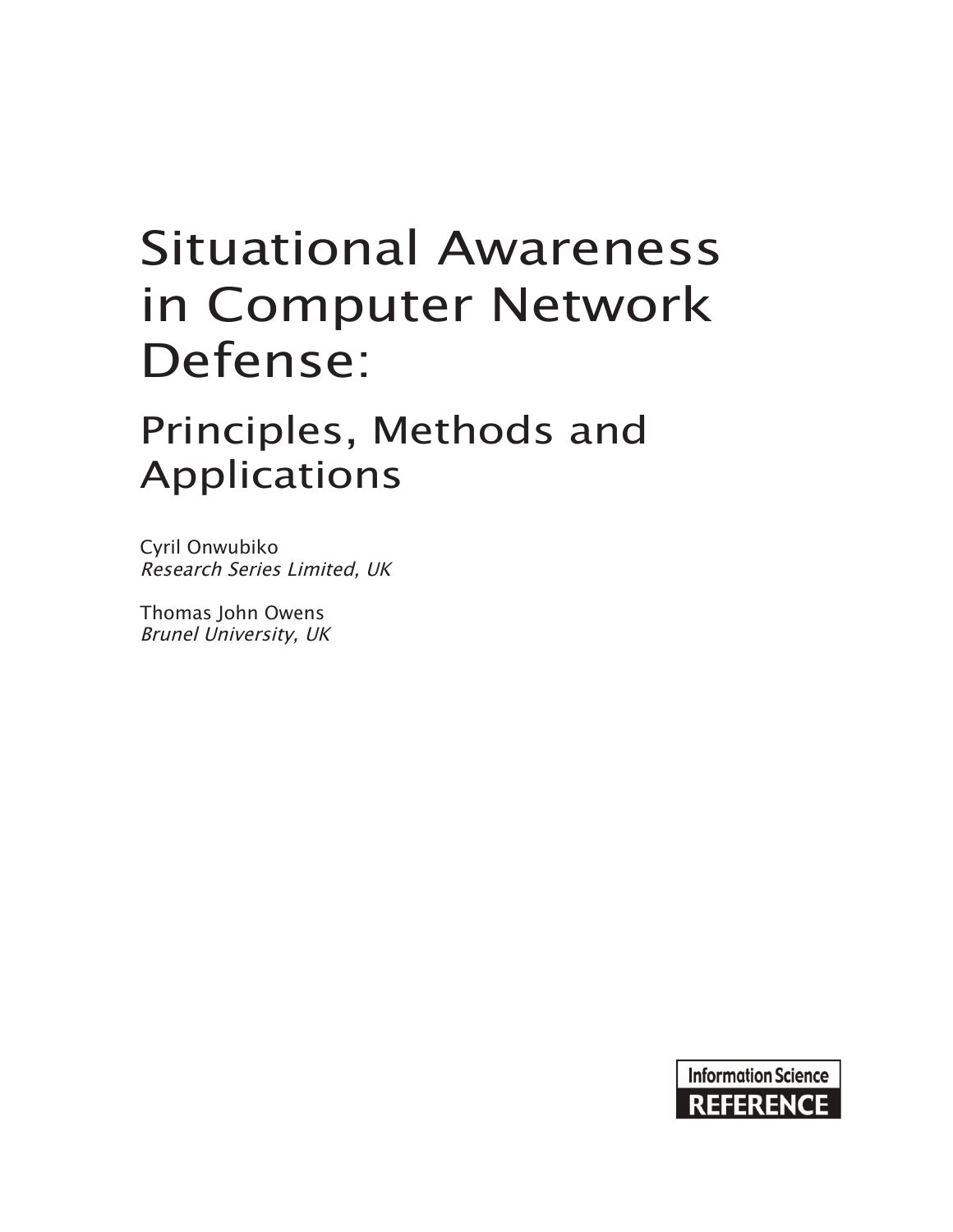| Managing Director:              | Lindsay Johnston           |  |
|---------------------------------|----------------------------|--|
| Senior Editorial Director:      | <b>Heather Probst</b>      |  |
| <b>Book Production Manager:</b> | Sean Woznicki              |  |
| Development Manager:            | Joel Gamon                 |  |
| Development Editor:             | Myla Harty                 |  |
| <b>Acquisitions Editor:</b>     | Erika Gallagher            |  |
| Typesetter:                     | Jennifer Romanchak         |  |
| Cover Design:                   | Nick Newcomer, Greg Snader |  |
|                                 |                            |  |

Published in the United States of America by Information Science Reference (an imprint of IGI Global) 701 E. Chocolate Avenue Hershey PA 17033 Tel: 717-533-8845 Fax: 717-533-8661 E-mail: cust@igi-global.com Web site: http://www.igi-global.com

Copyright © 2011 by IGI Global. All rights reserved. No part of this publication may be reproduced, stored or distributed in any form or by any means, electronic or mechanical, including photocopying, without written permission from the publisher. Product or company names used in this set are for identification purposes only. Inclusion of the names of the products or companies does not indicate a claim of ownership by IGI Global of the trademark or registered trademark.

#### Library of Congress Cataloging-in-Publication Data

Situational awareness in computer network defense: principles, methods and applications / Cyril Onwubiko and Thomas Owens, editors.

p. cm.

Includes bibliographical references and index.

 ISBN 978-1-4666-0104-8 (hbk.) -- ISBN 978-1-4666-0105-5 (ebook) -- ISBN 978-1-4666-0106-2 (print & perpetual access) 1. Cyberinfrastructure--Security measures. 2. Computer networks--Security measures. 3. Computer security. 4. Situational awareness. I. Onwubiko, Cyril, 1972- II. Owens, Thomas.

TK5105.59S566 2012

005.8--dc23

2011043980

British Cataloguing in Publication Data

A Cataloguing in Publication record for this book is available from the British Library.

All work contributed to this book is new, previously-unpublished material. The views expressed in this book are those of the authors, but not necessarily of the publisher.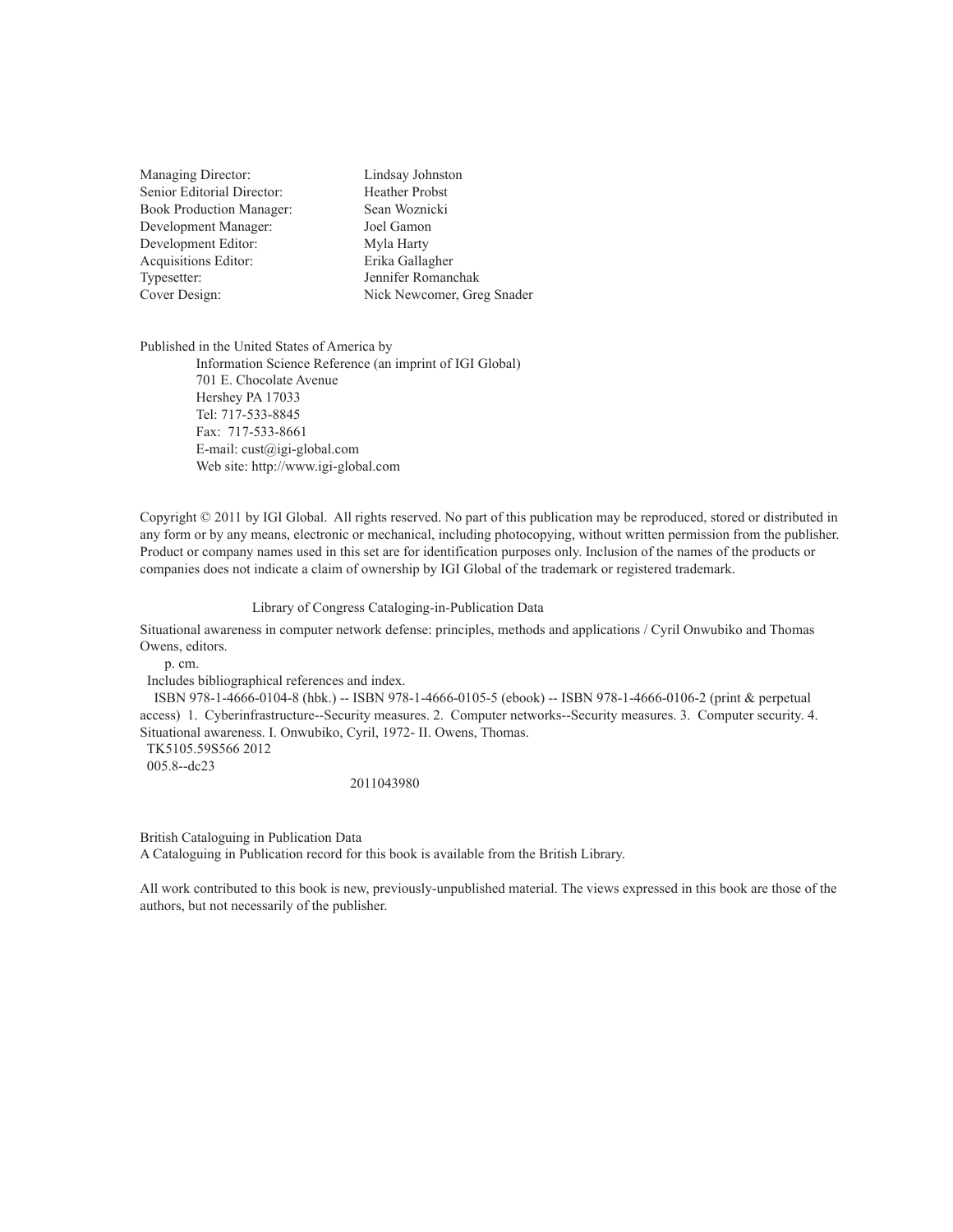### Chapter 8 Cyber Situation Awareness through Instance-Based Learning: Modeling the Security Analyst in a Cyber-Attack Scenario

**Varun Dutt** *Carnegie Mellon University, USA*

**Cleotilde Gonzalez** *Carnegie Mellon University, USA*

#### **ABSTRACT**

*In a corporate network, the situation awareness (SA) of a security analyst is of particular interest. The current work describes a cognitive Instance-Based Learning (IBL) model of an analyst's recognition and comprehension processes in a cyber-attack scenario. The IBL model first recognizes network events based upon events' situation attributes and their similarity to past experiences (instances) stored in the model's memory. Then, the model comprehends a sequence of observed events as being a cyber-attack or not, based upon instances retrieved from its memory, similarity mechanism used, and the model's risk-tolerance. The execution of the model generates predictions about the recognition and comprehension processes of an analyst in a cyber-attack. A security analyst's decisions in the model are evaluated based upon two cyber-SA metrics of accuracy and timeliness. The chapter highlights the potential of this research for design of training and decision support tools for security analysts.*

#### **INTRODUCTION**

With the prevalence of WikiLeaks hacks and other threats to corporate and national cybersecurity, guarding against cyber-attacks today is becoming a significant part of IT governance, especially because most government agencies have moved to online systems (Sideman, 2011). In order to protect national cybersecurity, leaders from the Defense Department, NATO, and the European Union assembled in Brussels recently to discuss a plan to prevent, detect, defend, and recover

DOI: 10.4018/978-1-4666-0104-8.ch008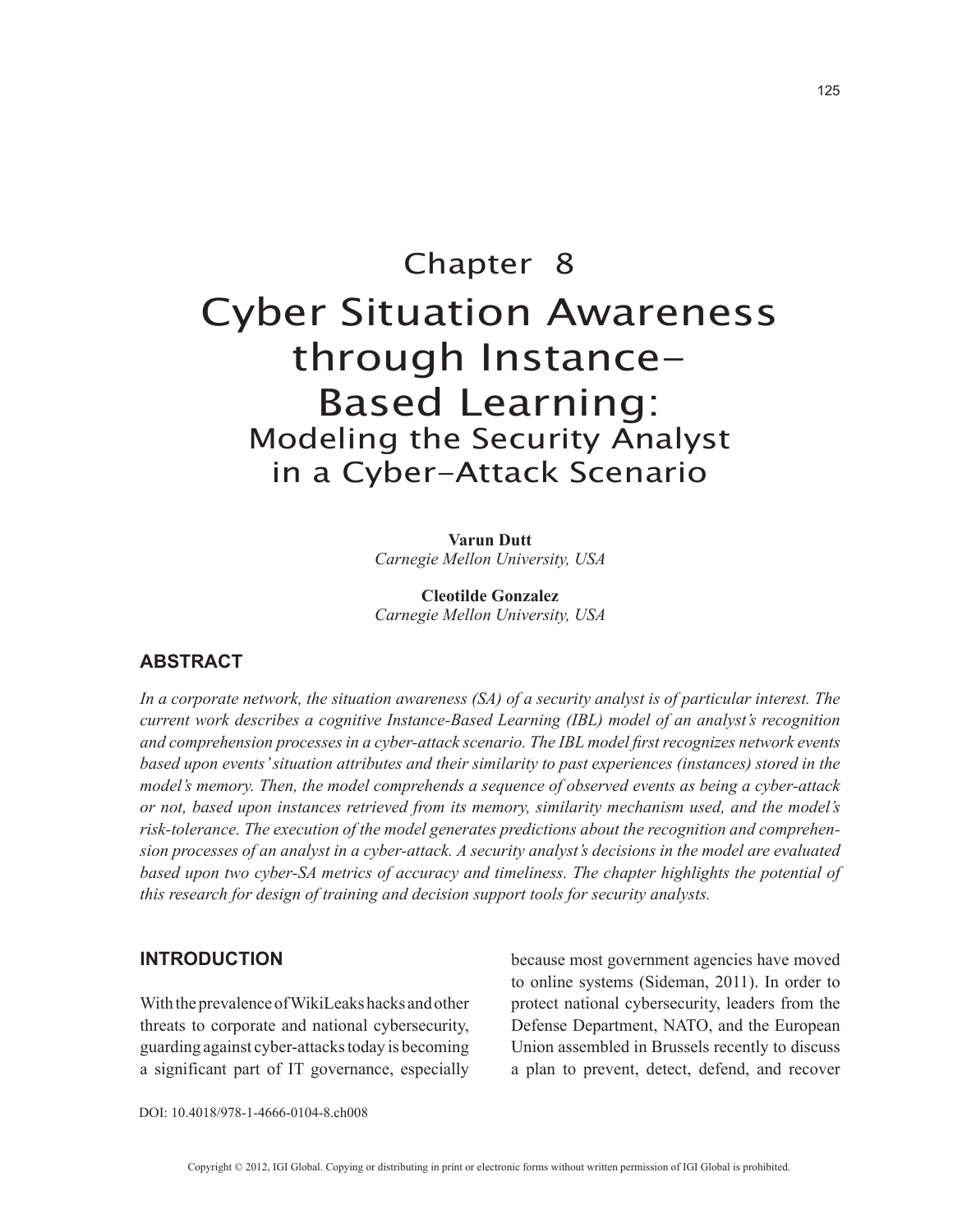from cyber-attacks (Sideman, 2011). The leaders there agreed that existing cybersecurity measures were incomplete and decided to fast-track a new plan for cyber-incident response. Similarly, the Department of Homeland Security (DHS) has recently launched a national campaign called, "Stop|Think|Connect," aiming to cultivate a collective sense of cyber–civic duty among personnel in organizations and enterprises that help preserve cybersecurity (Lute & McConnell, 2011). The DHS' message begins with the following wisdom:

*Senior management in each and every office, company and department, whether private or public, must take responsibility for the protection of its own systems and information, by fielding up-to-date security technology, training employees to avoid common vulnerabilities, and reporting cybercrime when it occurs. (Lute & McConnell, 2011, p. 1)*

As 80%-90% of what individuals and the government do using the Internet today depend upon private corporate networks provided by organizations and enterprises (Sideman, 2011), according to DHS, corporate networks that ensure our cybersecurity have much bigger responsibilities than previously thought (Lute & McConnell, 2011). Thus, meeting the DHS' objectives in a corporate network requires cyber situation-awareness (SA), a three stage process which includes recognition (or the awareness of the current situation in the network); comprehension (or the awareness of malicious behavior in the current situation in the network); and projection (assessment of possible future courses of action resulting from the current situation in the network) (Endsley, 1995; Tadda, Salerno, Boulware, Hinman, & Gorton, 2006).

The ability of a corporate network to protect itself from a cyber-attack using cyber-tools and algorithms without any interventions from human decision-makers is still a distant goal (Jajodia, Liu, Swarup, & Wang, 2010). Thus, the role of human decision-makers in security systems is one that is crucial and indispensible (Gardner, 1987; Johnson-Laird, 2006).

In the absence of perfect cyber-SA tools to recognize, comprehend, and project about cyberattacks (PSU, 2011), a key role in the cybersecurity process is that of a security analyst. The security analyst is a human decision-maker who is in charge of protecting the online operations of a corporate network (e.g., an online retail company with an external webserver and an internal fileserver) from threats of random or organized cyber-attacks. However, very little is currently known about the role of the cognitive processes of the security analyst (like memory, risk-tolerance, similarity etc.) that might influence the cyber-SA of the analyst and his ability to detect cyber-attacks in corporate networks under different scenarios (Jajodia et al., 2010; PSU, 2011). Also, currently there seems to be a big gap between how security analysts function in the real world according to their cognitive processes and how cyber-SA tools and algorithms function that intend to replace human analysts, sometime in the future (Jajodia et al., 2010; PSU, 2011). Due to these reasons, it becomes important to investigate the influence of cognitive processes of a security analyst on his cyber-SA in popular cyber-attack scenarios.

Past literature shows there has only been one known cognitive attempt, through an expert system called R-CAST, to understand the cognitive decision-making aspects about a security analyst's cyber-SA (Fan & Yen, 2007; Jajodia et al., 2010). The R-CAST is a team-oriented cognitive-agent architecture that is a computational implementation of Klien's Recognition-Primed Decision (RPD) model (Klien, 1989). R-CAST, being a computational implementation of RPD, is a rulebased system which requires *a priori* knowledge base about cyber-attacks in a scenario in which it makes decisions (Fan & Yen, 2007). The *a priori* knowledge base is used during a mental simulation in the RPD. In the mental simulation,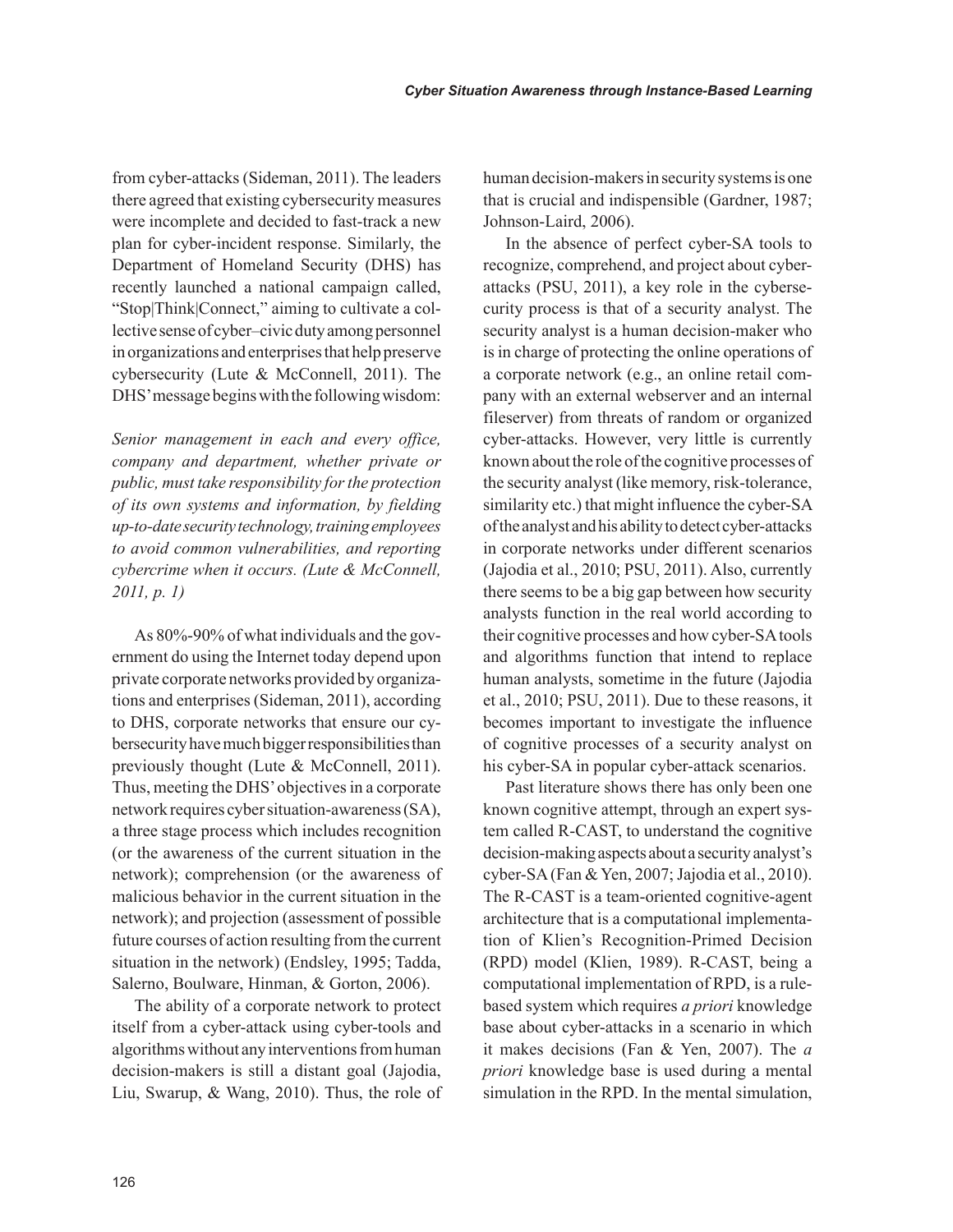the R-CAST applies rules that are constrained by the cyber-attack scenario in which the R-CAST operates to determine the future courses of action (Fan & Yen, 2007). The cognitive approach taken in this chapter (more details below) does not incorporate dependencies about an existing knowledge-base and future courses of action as assumed in the R-CAST.

The main purpose of this chapter is to describe a cognitive model of the recognition and comprehension processes in a security analyst's cyber-SA. The model is based on Instance-Based Learning Theory (IBLT; Gonzalez, Lerch, & Lebiere, 2003). Furthermore, we evaluate the performance of the IBL model of the security analyst using two cyber-SA measures: accuracy and timeliness (Jajodia et al., 2010) on a popular simple cyberattack scenario about an island-hopping attack (Ou, Boyer, & McQueen, 2006; Xie, Li, Ou, Liu, & Levy, 2010). IBLT is well suited to modeling the security analyst's decisions as the theory provides a generic decision-making process that starts by recognizing and generating experiences through interaction with a changing decision environment, and closes with the reinforcement of experiences that led to good decision outcomes through feedback from the decision environment. Unlike the R-CAST, the IBLT neither assumes a rule-based cognitive process nor needs an existing knowledge-base to choose future courses of action and make decisions; rather, experiences in IBLT are generated overtime as a result of interaction of an IBL model with its decision environment (e.g., a cyber-attack scenario).

In the next section, we describe a popular cyber-attack scenario of an island-hopping attack in a corporate network. Then, we describe a model based upon IBLT that is used to make predictions about the cyber-SA of a security analyst in the scenario. Finally, we discuss the predictions from the IBL model and explain the implication of the model's predictions when designing training and decision support tools for security analysts.

#### **A SIMPLE SCENARIO OF A CYBER ATTACK**

The cyber-infrastructure in a corporate network typically consists of a webserver and a fileserver (Ou et al., 2006; Xie et al., 2010) that are protected by two firewalls in the Demilitarized zone (or DMZ) (where the DMZ separates the external network ("Internet") from the company's internal LAN network). The webserver handles customer interactions on a company's webpage. The fileserver is a repository for many workstations that are internal to the company and that allow company employees to do their daily operations. These operations are made possible by enabling workstations to mount executable binaries from the fileserver. An external firewall ('firewall 1' in Figure 1) controls the traffic between the Internet and the DMZ. The firewall 1's rules are configured to allow a bidirectional flow of the incoming "request" traffic and the outgoing "response" traffic between the Internet and company's webserver. Generally, an attacker is identified as a computer on the Internet and thus firewall 1 protects the path between the attacker's computer on the Internet and the company's website hosted by the webserver. Another firewall ('firewall 2' in Figure 1) controls the flow of traffic between the webserver and the fileserver (i.e., company's internal LAN network). Firewall 2 allows a Network File System (NFS) protocol access between the fileserver and webserver. For this cyber-infrastructure, most attackers follow a sequence of an "island-hopping" attack (Jajodia et al., 2010; pp. 30), where the webserver is compromised first, and then the webserver is used to originate attacks on the fileserver (through venerability in the NFS protocol) and other company workstations (by mounting executable binaries from the fileserver).

The security analyst is in charge of overseeing the cyber-infrastructure of the company (consisting on the two firewalls, DMZ, webserver, fileserver, and workstations) from cyber-attacks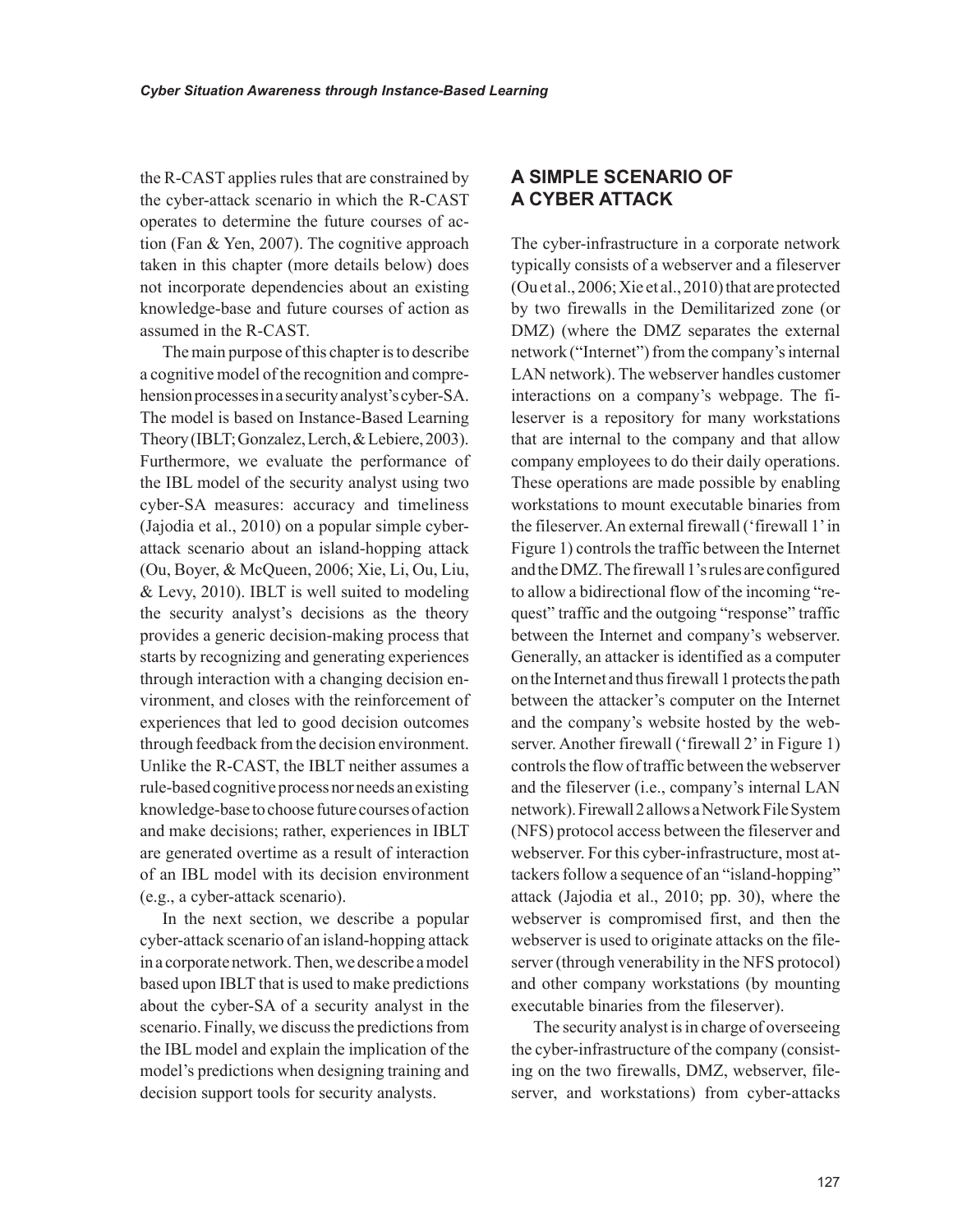*Figure 1. A simple scenario of a cyber-attack. The attacker using a computer on the Internet tries to gain access of a company's fileserver indirectly through the company's webserver. Source: Xie et al. (2010).*



originating from computers on the Internet. Ou et al. (2006) and Xie et al. (2010) defined a simple scenario of an island-hopping cyber-attack within this cyber-infrastructure. In the simple scenario, a security analyst is exposed to a sequence of 25 network events (consisting of both threat and non-threat events), whose nature (threat or non-threat) is not precisely known to a security analyst. Out of the total of 25 events, there are 8 predefined threat events in the sequence that are initiated by an attacker. The attacker, through some of these 8 events, first compromises the webserver by remotely exploiting vulnerability on the webserver and getting local access to the webserver. If the cyber-attack remains undetected by the 8th event, then the attacker gains full access to the webserver. Since typically in a corporate network and in the simple scenario, a webserver is allowed to access the fileserver through only a NFS event, the attacker then modifies data on the fileserver through the vulnerability in the NFS event. If the cyber-attack remains undetected by the security analyst by the  $11<sup>th</sup>$ event, then the attacker gains full access of the fileserver. Once the attacker gets access to modify files on the fileserver, he then installs a Trojan-horse program (i.e., a malicious code) in the executable binaries on fileserver that is then downloaded and used by different workstations (event  $19<sup>th</sup>$  out of 25). The attacker can now wait for an innocent user on workstation to execute the Trojan-horse program and obtain control on the machine (event  $21<sup>st</sup>$  out of 25).

During the course of this simple scenario, a security analyst is able to observe all 25 events corresponding to file executions and the packets of information transmitted on and between the webserver, fileserver, and different workstations. He is also able to observe alerts that correspond to some network events using an intrusiondetection system (IDS) (Jajodia et al., 2010). The IDS raises an alert for suspicious file executions or suspicious packet transmission events that is generated on the corporate network. Among the alerts generated by the IDS here, there is both a false-positive and a false-negative alert, and one alert that correspond to the 8th event but is received by the analyst after the  $13<sup>th</sup>$  event in the sequence (i.e., a time-delayed alert). Most importantly, due to the absence of a precise alert corresponding to a potential threat event, the analyst does not have precise information on whether a network event and its corresponding alert (from the IDS) are initiated by an attacker or by an innocent company employee. Even through the analyst lacks this precise information, he needs to decide, as early as possible and most accurately, whether the sequence of events in the simple scenario constitutes a cyber-attack. The earliest possible or proportion of timeliness is determined by subtracting the percentage of events seen by the analyst before he makes a decision to the total number of events (25) in the scenario from 100%. The accuracy of the analyst is determined by whether the analyst's decision was to ignore the sequence of events, or declare a cyber-attack based upon the sequence of observed network events.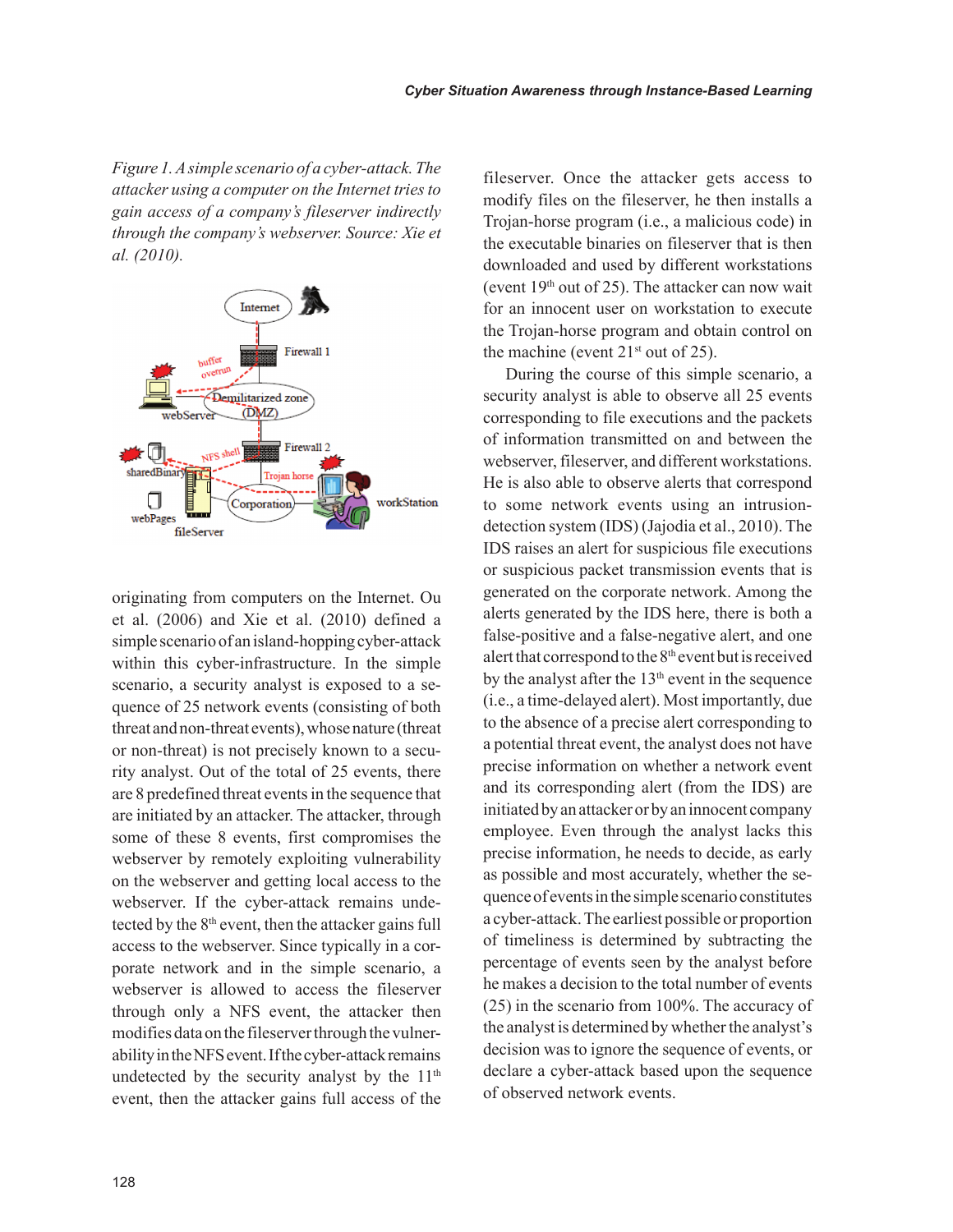#### **BACKGROUND**

We believe that a security analyst's accurate and timely classification of a sequence of network events as a cyber-attack or not (or analyst's cyber-SA) is based upon the following three factors:

- 1. The knowledge level of the analyst in terms of the mix of threat and non-threat experiences stored in analyst's memory.
- 2. The analyst's risk-tolerance level, i.e., the willingness of an analyst to classify a sequence of events as a cyber-attack.
- 3. The analyst's similarity model, i.e., the process that the analyst uses to compare network events with prior experiences that are stored in his memory.

Prior literature has shown that the cyber-SA of a security analyst is a function of *a priori* experiences in an analyst's memory about a cyber-attack scenario (Jajodia et al., 2010) and the analyst's risk-tolerance (McCumber, 2004; Salter, Saydjari, Schneier, & Wallner, 1998). Similarly, Dutt, Ahn, & Gonzalez, (2011) and Dutt & Gonzalez, (2011) have provided *a priori* predictions about the cyber-SA of a simulated analyst in an IBL model and demonstrated that these predictions are influenced by the experiences in memory of a simulated analyst and the risk-tolerance of the simulated analyst.

Recent research in judgment and decision making (JDM) has also discussed how our experiences of events in the environment shape our decision choices (Hertwig, Barron, Weber, & Erev, 2004; Lejarraga, Dutt, & Gonzalez, 2011). Typically, having a greater number of bad experiences in memory about an activity (e.g., a cyber-attack) makes a decision-maker (e.g., analyst) avoid the activity; whereas, good experiences with an activity boost the likelihood a decision-maker will

underestimate the same activity (Hertwig et al., 2004; Lejarraga et al., in press).

Similarly, past research has found the role of similarity to be critical in problem solving, judgment, decision making, categorization, and cognition (Goldstone, Day, & Son, 2010; Vosniadou & Ortony, 1989). Essentially, two potential and competing models of human similarity judgments have been proposed. These models include the geometric model (Shepard, 1962a, 1962b) and the feature-based model (Tversky, 1977). In the geometric model, similarity between a pair of objects (e.g., a situation event in decision environment and an experience in memory) is taken to be inversely related to the distance between two objects' points in the space. The distance could be either a linear difference (linear-geometric) or a squared difference (squared-geometric) between two objects' points in the space (Shepard, 1962a, 1962b). In contrast, the feature-based similarity model characterizes similarity in terms of a feature-matching process based on weighting common and distinctive features between a pair of objects (Tversky, 1977).

Although there is literature that discusses the role of prior experiences of threats in general and the relevance of risk-tolerance in network security (Jajodia et al., 2010; McCumber, 2004; Salter, et al., 1998), it is difficult to find research that empirically investigates the role of both these factors together on a security analyst's cyber-SA. Similarly, although there is research that applies both models of similarity to human judgments in general (Goldstone, Day, & Son, 2010), research is needed that evaluates the effects of similarity models on the cyber-SA of a security analyst in cyber-attack scenarios.

The above three factors, as well as many other cognitive factors that may limit on enhance the cyber-SA of an analyst, can be studied through computational cognitive modeling. In this chapter,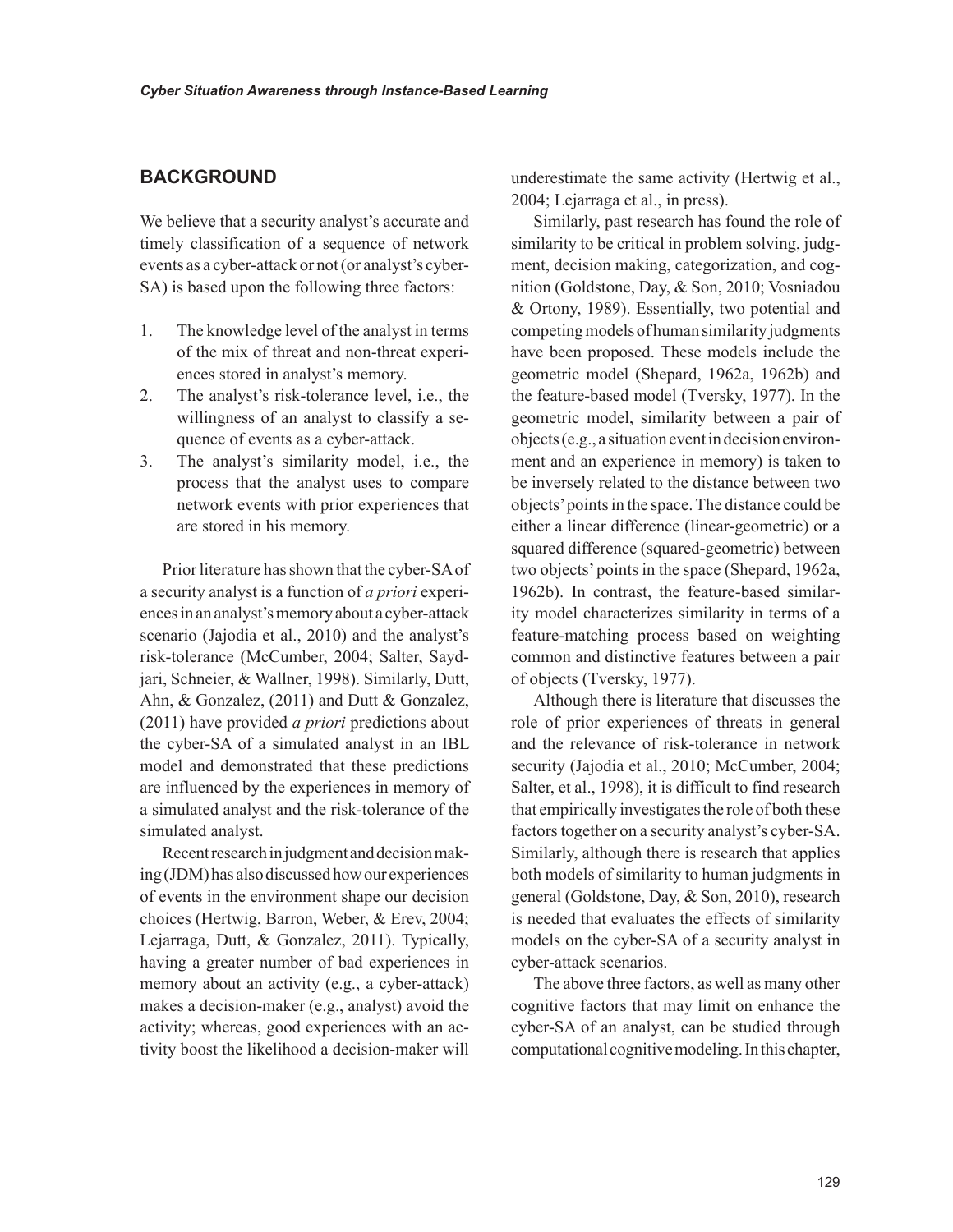we use IBLT to develop a model of the security analyst, and we assess the effects of the three factors (analyst's knowledge level, risk-tolerance, and similarity model) on the accuracy and timeliness of the analyst to detect a cyber-attack in the simple scenario.

#### **INSTANCE-BASED LEARNING THEORY AND IBL MODEL OF THE SECURITY ANALYST**

IBLT is a theory of how people make decisions from experience in dynamic environments (Gonzalez et al., 2003). In the past, computational models based on IBLT have proven to be able to generate *a priori* predictions of human behavior in many dynamic decision making situations like and including those faced by the security analyst (Dutt, Ahn, & Gonzalez, 2011; Dutt, Cassenti, & Gonzalez, 2010; Dutt & Gonzalez, 2011; Gonzalez & Dutt, 2010).

IBLT proposes that people represent every decision making situation as *instances* that are stored in memory. For each decision-making situation, an instance is retrieved from memory and reused depending on the similarity of the current situation's attributes to the attributes of instances stored in memory. An instance in IBLT is composed of three parts: situation (S) (the knowledge of situation attributes in a situation event), decision (D) (the course of action to take for a situation event), and utility (U) (i.e., a measure of the goodness of a decision made for a situation event).

In the case of the decision situations faced by the security analyst, these attributes are those that characterize potential threat events in a corporate network and that needs to be investigated continuously by the analyst. The situation attributes that characterize potential threat events in the simple scenario are the *IP* address of the location (webserver, fileserver, or workstation) where the event took place, the *directory* location in which the event took place, whether the IDS raised an *alert* corresponding to the event, and whether the *operation* carried out as part of the event (e.g., a file execution) by a user of the network succeeded or failed. However, as there are inherent uncertainties present in any scenario, one could think of other attributes that might characterize the simple scenario. Thus, we admit that the list of these four attributes might not be exhaustive and open to inclusion of other attributes or a different set of attributes. However, for the purpose of analysis in this chapter, we assume the above described four attributes to characterize the simple scenario.

In the IBL model of the security analyst, an instance's S slots refers to the situation attributes defined above; the D slot refers to the decision, i.e., whether to classify a sequence of events as constituting a cyber-attack or not; and, the U slot refers to the accuracy of the classification of an situation as a threat. IBLT proposes five mental phases in a closed-loop decision making process: recognition, judgment, choice, execution, and feedback (Figure 2). The five decision phases represent a complete learning cycle where the theory explains how knowledge is acquired, reused, and learnt by human decision-makers. Because the focus of this study is on the recognition and comprehension process in the SA of a security analyst, we will only focus on and discuss the recognition, judgment, choice, and execution phases in the IBLT (for details on the feedback phase refer to Gonzalez and Dutt (2010); and Gonzalez, Lerch, and Lebiere (2003)). In addition to the IBLT's decision-making process, IBLT borrowed some of the proposed statistical-learning mechanisms from a popular cognitive architecture called ACT-R (Anderson & Lebiere, 1998, 2003). Thus, most of the previous cognitive models that have used IBLT were developed for the ACT-R architecture.

The IBLT's process starts in the recognition phase in search for alternatives and classifies the current situation as *typical* or *atypical*. The current situation is typical if there are memories of similar situations (i.e., instances of previous trials that are similar enough to the current situation). If the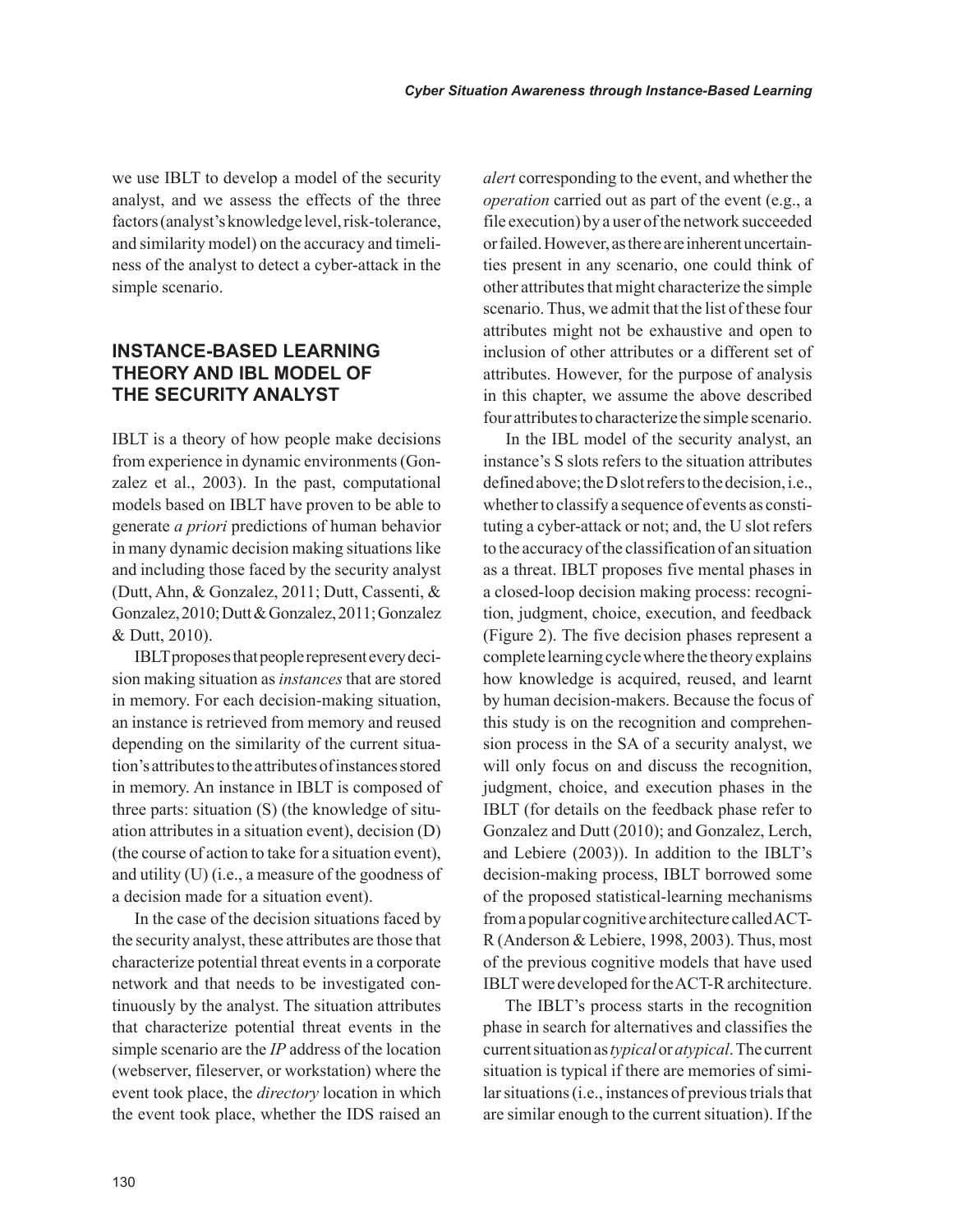*Figure 2. The five phases of IBL theory (right) and an environment, i.e., a decision task with which a model developed according to the IBLT interacts (left).*



situation is typical, then the most similar instance is retrieved from memory in the judgment phase and is used to determine the expected utility of the situation being evaluated. In the IBL model, the decision alternatives refer to whether a sequence of events constitutes a cyber-attack or not. The actual determination of the utility is based upon the value in the utility slot of an instance retrieved from memory. The decision to retrieve an instance from memory for a situation event is based upon a comparison of the instance's memory strength, called *activation*. Thus, an instance is retrieved from memory if the instance has the highest activation among all instances in memory.

If the situation event in the network is atypical, then a judgment heuristic rule is applied to determine the utility of a new instance corresponding to a decision alternative. In the IBL model, we prepopulate the memory of a simulated analyst with certain instances to start with. These are assumed to be pre-stored experiences of past situations in the analyst's memory, and thus all situation events are treated by the model as typical.

Next, in the choice phase, a decision alternative is selected based upon the utility determined in the judgment phase (above). Thus, the choice phase in the IBL model consists of whether to classify a set of network events seen up to the scenario's current event as constituting a cyber-attack, or whether to accumulate more evidence by further observing incoming situation events before such a classification could be made. According to IBLT, this decision is determined in the "necessity level," which represents a satisficing mechanism to stop search of the environment and be "satisfied" with the current evidence (e.g., the *satisficing strategy*, Simon & March, 1958). We will call this parameter in the model, the "risk-tolerance level" (a free parameter) to represent the number of events the model has to classify as threats before the model classifies the scenario as a cyber-attack. For the risk-tolerance level, each time the model classifies a situation event in the network as a threat (based upon retrieval of an instance from memory), a counter increments and signifies an accumulation of evidence in favor of a cyber-attack. If the value of the accumulated evidence (represented by the counter) becomes equal to the analyst's risk-tolerance level, the analyst will classify the scenario as a cyber-attack based upon the sequence of already observed network events; otherwise, the model will decide to continue obtaining more information from the environment and observe the next situation event in the network. We manipulate the risk-tolerance parameter in this study at different number of events: 2, 4, or 6 (more details ahead). Regardless, the main outcome of the choice phase in the model is whether to classify a set of network events as a cyber-attack or not.

The model's choice phase is also based upon a property of the analyst to exhibit "inertia," i.e., simply not to decide to classify a sequence of observed network events as a cyber-attack due to lack of attention and continue to wait for the next situation event. The inertia in the model is governed by a free parameter called *probability of inertia* (Pinertia) (Gonzalez & Dutt, 2010;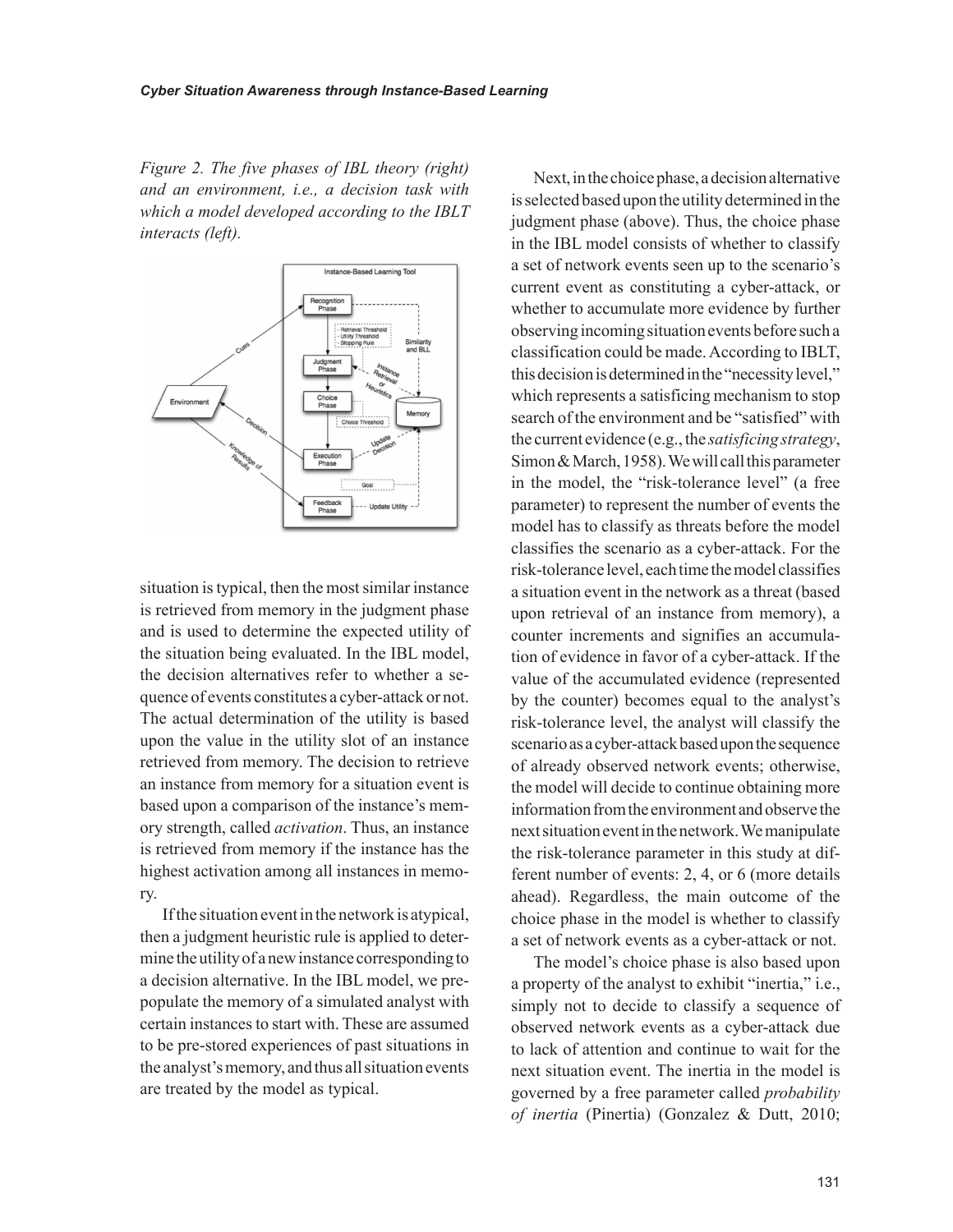Gonzalez, Dutt, & Lejarraja, 2011). If the value of a random number derived from a uniform distribution between [0, 1] is less than Pinertia, the model will choose to observe another network event in the scenario and will not classify the sequence of already observed events as a cyberattack; otherwise, the model will make a decision to classify the observed events based upon the set risk-tolerance level. We assumed a default value of Pinertia at 0.3 (or 30%).

The choice phase is followed by the execution of the best decision alternative. The execution phase for the IBL model means either to classify a sequence of observed events as a cyber-attack and stop online operations in the company, or *not* to classify the sequence of events as a cyber-attack and to let the online operations of the company continue undisrupted.

In IBLT, the activation of an instance *i* in memory is defined using the ACT-R architecture's activation equation:

$$
A_{i} = B_{i} + \sum_{l=1}^{k} P_{l} \times M_{li} + \tag{1}
$$

where, *i* refers to the *i*<sup>th</sup> instance that is pre-populated in memory where  $i = 1, 2, \ldots$ , Total number of pre-populated instances; and,  $B_i$  is the base-level learning parameter and reflects the recency and frequency of the use of the  $i<sup>th</sup>$  instance since the time it was created, which is given by:

$$
B_{i} = \ln \left( \sum_{t_{i} \in \{1, \ldots, t-1\}} \left( t - t_{i} \right)^{-d} \right) \tag{2}
$$

The frequency effect is provided by *t−1*, the number of retrievals of the *i th* instance from memory in the past. The recency effect is provided by *t−t*<sup>i</sup> , the event since the *t th* past retrieval of the  $i<sup>th</sup>$  instance (in Equation 2, *t* denotes the current event number in the scenario). The *d* is the decay

parameter and has a default value of 0.5 in the ACT-R architecture, and it is the value we assume for the IBL model of the security analyst.

The *l k*  $\Delta P_l \times M_{li}$  $\sum_{l=1} P_l \times$ term is the similarity compo-

nent and represents the mismatch between a situation event's attributes and the situation (S) slots of an instance *i* in memory. And *k* is the total number of a situation's attributes that are used to retrieve the instance *i* from memory. In the IBL model, the value of  $k = 4$ , as in the simple scenario, there are 4 attributes that characterize a situation event in the network and that are also used to retrieve instances from memory. As mentioned above, these attributes are *IP*, *directory*, *alert*, and *operation* in an event. The match scale  $(P<sub>l</sub>)$  reflects the amount of weighting given to the similarity between an instance *i*'s situation slot *l* and the corresponding situation event's attribute.  $P_i$  is generally a negative integer with a common value of -1.0 for all situation slots *k* of an instance *i*. The  $M<sub>i</sub>$  or match similarities represents the similarity between the value *l* of a situation event's attribute that is used to retrieve instances from memory and the value in the corresponding situation slots of an instance *i* in memory. In this chapter, the *l k*  $\Delta P_l \times M_{li}$  $\sum_{l=1} P_l \times$ term has been defined by using both a squared-geometric similarity model

and a feature-based similarity model (Shepard, 1962a, 1962b; Tversky, 1977). In the squaredgeometric model the *l k*  $\Delta P_l \times M_{li}$  $\sum_{l=1} P_l \times$ is defined as:

$$
\sum_{l=1}^{k} P_l \times M_{li} = \sum_{l=1}^{4} -1 \times (l_i - l_{event})^2 \tag{3}
$$

However, in the feature-based similarity model, the *l k*  $\Delta P_l \times M_{li}$  $\sum_{l=1} P_l \times$ is defined as: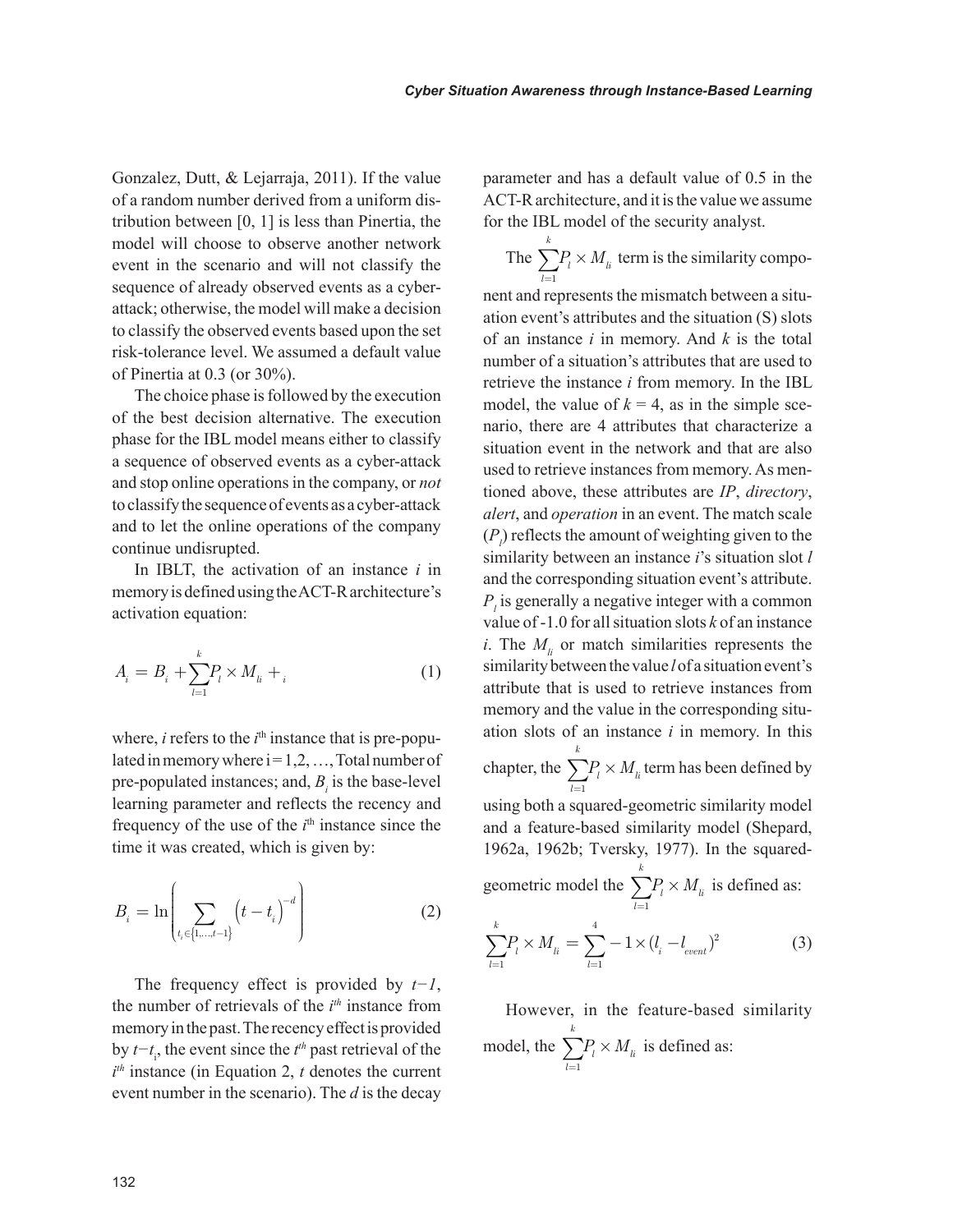$$
\sum_{l=1}^{k} P_l \times M_{li} = \theta \times f(i \cap event)
$$
  
- $\alpha \times f(i - event) - \beta \times f(event - i)$  (4)

The similarity of instance *i* to situation event is expressed as a linear combination of the measure of the common and distinctive features. The term *f*(*i* ∩ *event*) represents the number of features that the four slots of instance *i* and the four attributes in a situation event have in common. The term *f*(*i*−*event*) represents the features in the instance *i*'s four slots that are missing from the four attributes in the situation event. The term *f*(*event*−*i*) represents the features of the four attributes in the situation event that are missing from the instance *i*'s four slots. Furthermore,  $θ$ ,  $α$ , and  $β$  are weights for the common and distinctive components. We assumed default values of the weights and thus, θ=2,  $\alpha$  =1, and β =1. The default value assumption is because it balances out the effects of the common features ( $1<sup>st</sup>$  term in Equation 4) and the uncommon features ( $2<sup>nd</sup>$  and  $3<sup>rd</sup>$  terms in Equation 4). Thus, the default assumption is a safe assumption to make both from literature (Tversky, 1977) and because we make predictions about the working of an analyst where we don't know about the real behavior of an analyst.

In order to find the value of the *l k*  $\Delta P_l \times M_{li}$  $\sum_{l=1} P_l \times$ 

term, the situation events' attributes and the values in the corresponding slots of instances in memory were coded using numeric codes. Table 1 shows the codes assigned to the SDU slots of instances in memory and the situation events' attributes in the simple scenario. The assumption of on these codes is made to yield a nontrivial contribution of the similarity term in the activation equation (Equation 1).

Due to the *l k*  $\Delta P_l \times M_{li}$  $\sum_{l=1} P_l \times$ specification, instanc-

es that encode a similar situation to the current situation event's attributes, receive a less negative activation (in Equation 1). In contrast, instances that encode a dissimilar situation to the current situation event's attributes receive a more negative activation.

Furthermore  $\beta$  is the noise value that is computed and added to an instance *i*'s activation at the time of its retrieval attempt from memory. The noise value is characterized by a parameter *s*. The noise is defined as,

$$
T_{i} = s \times \ln\left(\frac{1 - \eta_{i}}{\eta_{i}}\right)
$$
 (5)

where,  $\eta_i$  is a random draw from a uniform distribution bounded in [0, 1] for an instance *i* in memory. We set the parameter *s* in an IBL model to make it a part of the activation equation (Equation 1). The *s* parameter has a default value of 0.25 in the ACT-R architecture and we assume the default value of s in the IBL model of the security analyst.

#### **IMPLEMENTATION AND EXECUTION OF THE IBL MODEL**

The IBL model of the security analyst was created using Matlab software. The IBL model goes over a sequence of 25 network events in the simple scenario (Figure 1). The memory of a simulated analyst in the model was pre-populated with instances encoding all possible sequences of network events based upon values of events' attributes. Some of these instances contained a threat value as the utility and some did not (more information below). Unbeknownst to the model (but known to the modeler), out of the 25 events in the scenario (mentioned above), there are 8 pre-defined threat events that are executed by an attacker outside the company (Ou et al., 2006; Xie et al. 2010). For each event in the scenario, the IBL model uses Equations 1, 2, {3 or 4}, and 5 to retrieve an instance that is most similar to the encountered event. Based upon the value of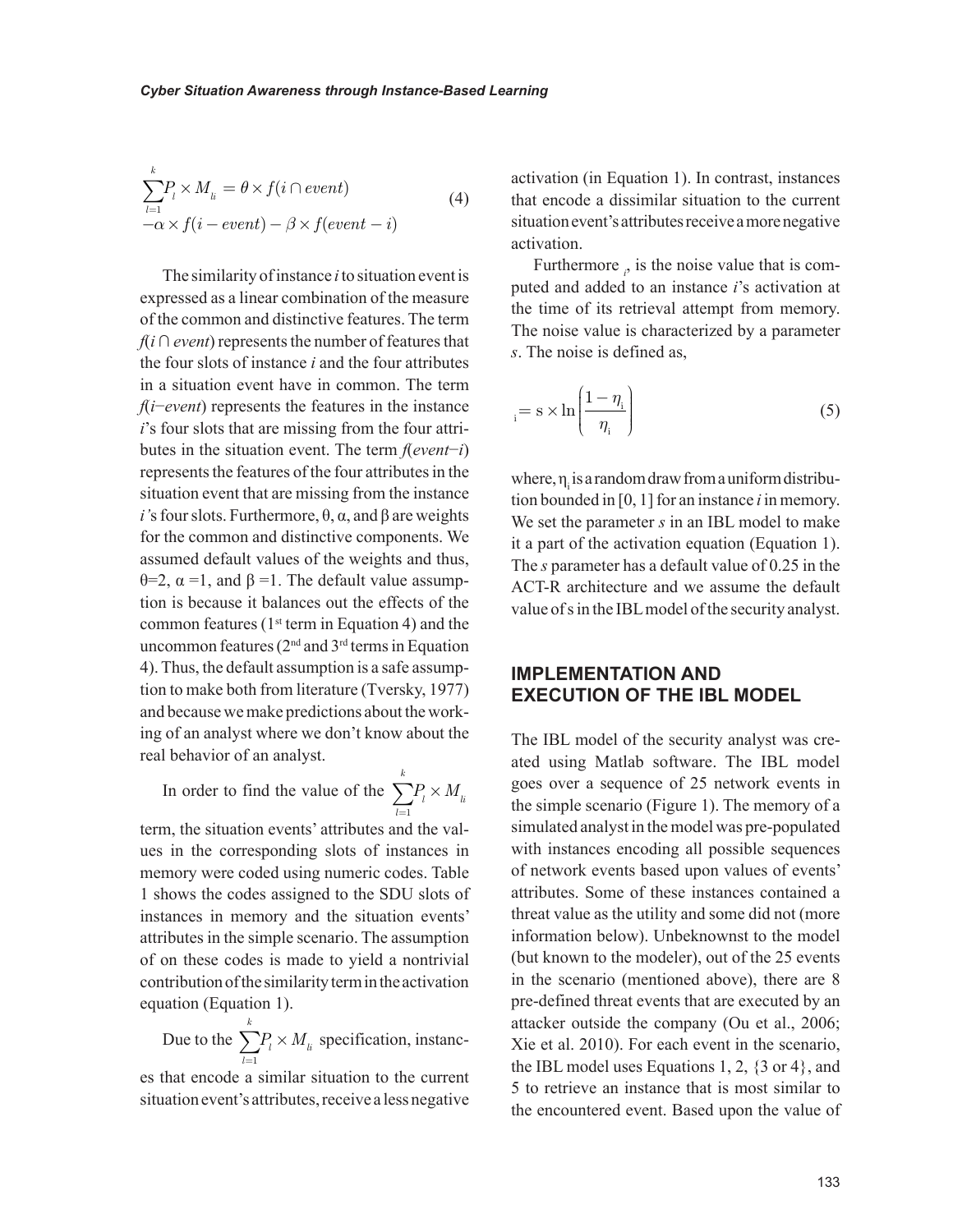| <b>Attributes</b> | <b>Values</b>   | Codes          |
|-------------------|-----------------|----------------|
| IP(S)             | Webserver       | 1              |
|                   | Fileserver      | $\overline{2}$ |
|                   | Workstation     | 3              |
| Directory $(S)$   | Missing value   | $-100$         |
|                   | File X          |                |
| Alert $(S)$       | Present         | 1              |
|                   | Absent          | $\Omega$       |
| Operation (S)     | Successful      | 1              |
|                   | Unsuccessful    | $\theta$       |
| Decision $(D)$    | Cyber-attack    | 1              |
|                   | No Cyber-attack | $\Omega$       |
| Threat $(U)$      | Yes             | 1              |
|                   | N <sub>0</sub>  | 0              |

*Table 1. The coded values in the slots of an instance in memory and attributes of a situation event* 

the utility slot of a retrieved instance, the situation event is classified as a threat or not a threat. Depending upon the inertia mechanism and the risk-tolerance level of a simulated analyst in the model, a decision is made to classify a sequence of observed events as a cyber-attack and stop company's online operations, or to let the company continue its online operations (no cyber-attack).

The IBL model was executed for a set of 500 simulated analysts on the same simple scenario where each simulated analyst encountered 25 or less situation events in the network. For each of the 500 simulated analysts, we manipulated the mix of threat and non-threat instances in memory, i.e., experience of the analyst, the risk-tolerance level of the analyst, and the similarity model used by the analyst.

The mix of threat and non-threat instances in the model's memory could be one of the following three kinds: ambivalent analyst (Ambi): 50% of threat instances and 50% non-threat instances for each situation event in the scenario; an extracareful analyst (Extra): 75% of threat instances and 25% of non-threat instances for each situation event in the scenario; and a less-careful analyst (Less): 25% of threat instances and 75% of nonthreat instances for each situation event in the scenario. The risk-tolerance level of analyst was manipulated on the following three levels: low (2 events out of a possible 25 event need to be classified as threats before the analyst classifies a sequence of observed events as cyber-attack); medium (4 events out of a possible 25 event to be classified as threats before the analyst classifies a sequence of observed events as cyber-attack); and high (6 events out of a possible 25 event to be classified as threats before the analyst classifies a sequence of observed events as cyber-attack). Please note that the values of 2, 4, and 6 events for the risk-tolerance is a reasonable and balanced manipulation given that there are only 8 total threat events (whose threat identity is unknown to the model) in the scenario. Finally, the similarity model was manipulated at two levels and could be either squared-geometric (Equation 3) or feature-based (Equation 4).

We wanted to derive predictions of the effect of the above manipulations in the model upon the cyber-SA of the analyst. The cyber-SA of a simulated analyst was measured using the accuracy and timeliness of the analyst. The accuracy was evaluated using two different cyber-SA metrics, recall and precision, and the timeliness was evaluated in the model using a single timeliness cyber-SA metric (Jajodia et al., 2010). *Recall* is the percent of events correctly detected as threats out of the total number of known threat events observed by the model before the model stopped in the scenario (Recall is the same as hit rate in Signal Detection Theory; Jajodia et al., 2010). *Precision* is the percentage of events correctly detected as threats out of the total number of threat events detected by the model before it stopped in the scenario. *Timeliness* is 100% minus percentage of events, out of a total 25, after which the model stops in the scenario and classifies the scenario to be a cyber-attack (the timeliness could be defined as the number of events out of 25, but defining it as a percentage allows us to compare it to other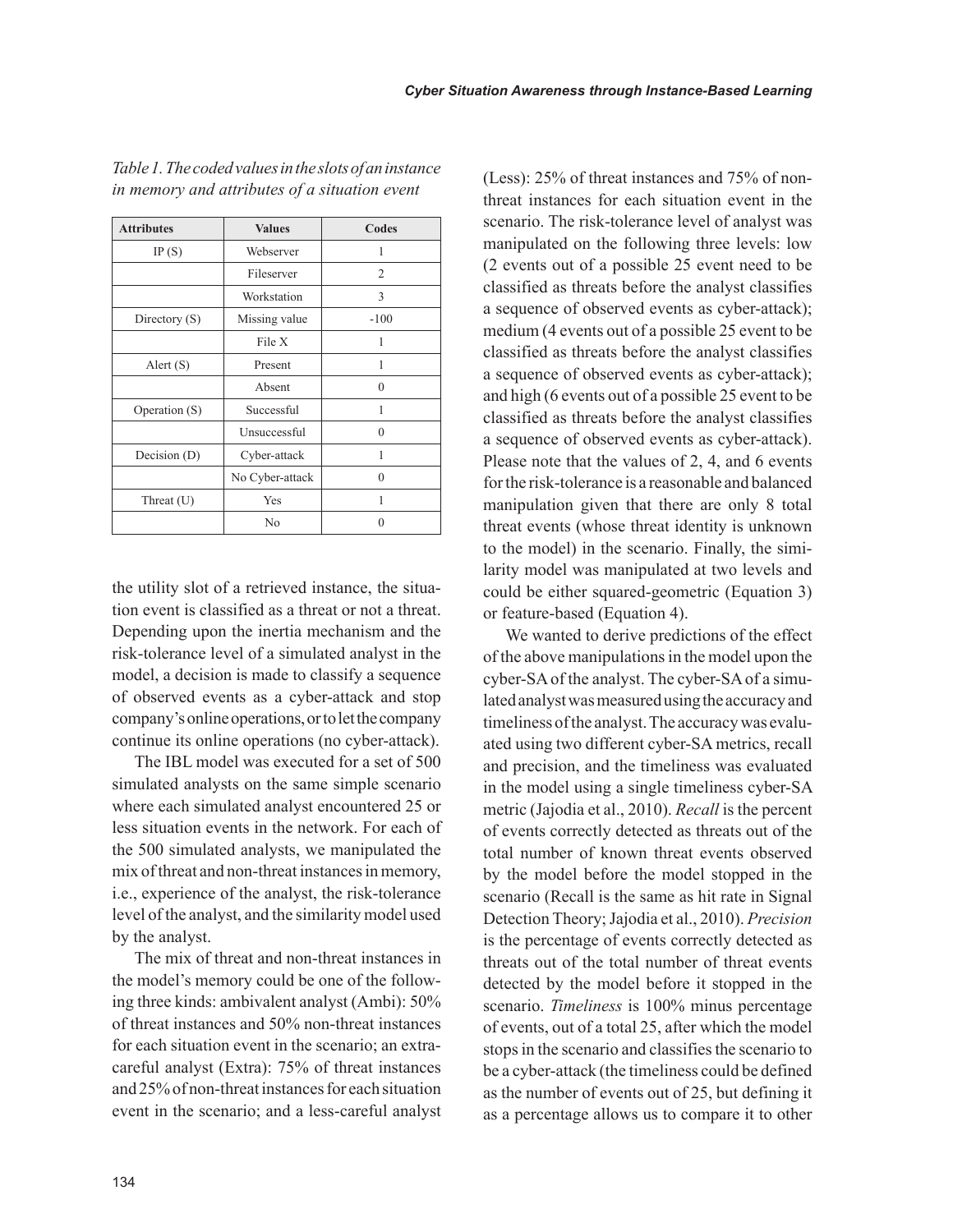two cyber-SA measures). A point to note is that if the model is unable to stop before the 25 events elapse in the scenario, then the denominators of the above cyber-SA metrics equal 25.

For both similarity models, we expected best performance for the IBL model representing an extra-careful analyst with a low risk-tolerance, and the worst performance for the IBL model representing a less-careful analyst with a high risk-tolerance. This fact is because an extra-careful analyst with a low risk-tolerance will be classifying network events more cautiously compared to a less-careful analyst with a high risk-tolerance. Also, as both similarity models, squared-geometric and feature-based, aim to search for the most similar instance in memory to a situation event in the simple scenario, we expect a similar performance in the IBL model for both similarity models.

#### **RESULTS**

Figure 3 shows the predictions of the cyber-SA measures (recall, precision, and timeliness) of an average security analyst from the IBL model due to the effects of manipulating the memory, risktolerance, and the similarity model used. First, for both similarity models, the effect of memory manipulation on cyber-SA measures (panel A and D) was stronger compared to the risk-tolerance measure (panel B and E). Thus, although there was a pronounced change in the three measures, recall, precision, and timeliness, as a result of the memory manipulation (Less, Ambi, and Extra), the change in the three measures was little due to the risk-tolerance manipulation (High, Medium, and Low). Furthermore, as per our expectation for both similarity models, an extra-careful analyst with a low risk-tolerance did better on all three performance measures compared to a less-careful analyst with a high risk-tolerance (panel C and F). Also, the precision was higher in the feature-based model compared to that in the squared-geometric model, but in general, the precision was less than the recall and timeliness in different manipulations. This latter observation is due to the fact that a model that has a greater recall and timeliness need not have a greater precision simultaneously. That is because it is not necessary that a model that is able to retrieve more threat instances from memory and rapidly, is able to retrieve them accurately for each situation event in the scenario (thus, there are chances of false-alarms).

Figure 3. The effect of experience (memory) on cyber-SA of an analyst in the squared-geometric similarity model (A) and in the feature-based similarity model (D). The effect of risk-tolerance on cyber-SA of an analyst in the squared-geometric similarity model (B) and in the feature-based similarity model (E). The interaction effect of memory and risk-tolerance on cyber-SA of an analyst in the squared-geometric similarity model (C) and in the feature-based similarity model (F). A greater percentage on all three cyber-SA measures, recall, precision, and timeliness is more desirable as it makes the simulated analyst more efficient.

#### **DISCUSSION**

In this chapter, we have shown that computational models based on the IBLT can be used to make predictions of a security analyst's cyber-SA in a cyber-attack scenario. Particularly, the model can make concrete predictions of the level of recall, precision, and timeliness of a security analyst given some level of analyst's experiences about network events (in memory), analyst's risk-tolerance, and the model that an analyst uses to compute similarity of network events with experiences in his memory.

We created an IBL model of the security analyst for a simple scenario of a typical island-hopping cyber-attack. The island-hopping attack portrayed in the simple scenario is one of the most common methods of cyber-attack in the real world (Ou et al., 2006; Xie et al., 2010). Then, using the simple scenario, we evaluated the performance of a simulated analyst on three commonly used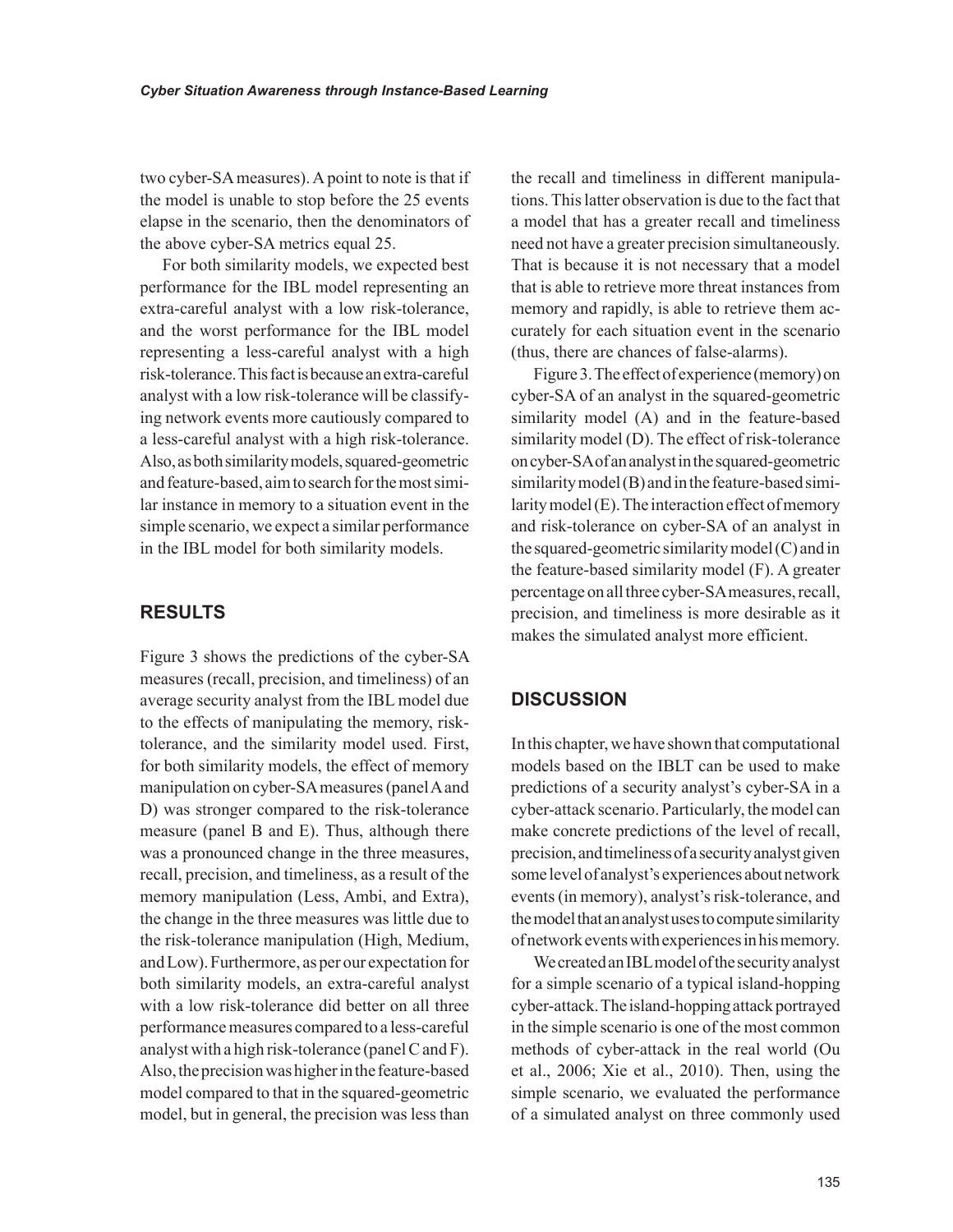measures of cyber-SA. These measures are based upon accuracy of analyst (precision and recall) and the timeliness of the analyst to react to cyberattacks (timeliness). Our results revealed that both the risk-tolerance level of an analyst and the mix of experiences of threat and non-threat instances in analyst's memory affect the analyst's cyber-SA; with the effect of the analyst's experiences (in memory) more impacting compared to risk-tolerance. One reason for the lesser impact of the risk-tolerance manipulation could be due to the nature and working of IBL models that are strongly dependent upon retrieval of instances from memory to make choice decisions. Another reason could be the presence of inertia in the model, which drives the model to observe more network events before the model could make a stop decision and where the risk-tolerance will only come to play a role in the model if the probability of inertia (set at 30%) is exceeded.

Also, when the simulated analyst is less careful, then for any situation event the model has only a 25% chance of retrieving threat instances from memory and a 75% chance of it retrieving nonthreat instances from memory. As a consequence, the model has a lesser chance to classify actual threat events in the simple scenario as threats. Furthermore, it takes more time for the model to accumulate evidence that equals the risk-tolerance level that causes the model to make a decision in favor of a cyber-attack and stop work (decreasing the timeliness). However, when the simulated analyst is more careful, then for any situation event there is a 75% chance of the model retrieving threat instances and 25% chance of it retrieving non-threat instances. As a consequence, the model has a greater chance to classify actual threats in the simple scenario as threats and also takes less time to accumulate evidence that is equal to the risk-tolerance level (increasing the Timeliness).

The most important aspect of the model is the fact that although the recall and timeliness increase as a direct function of the model's ability to retrieve threat instances from the memory and its risk-tolerance, there is not a substantial increase in its precision when either of the two manipulations (memory and risk-tolerance) is favorable (Figure 3). The slow increase in precision is expected because a model that is able to retrieve more threat instances from memory and is less risk-tolerant might not necessarily be more precise in its actions. However, there is still an increase in precision with a manipulation of both memory and risk-tolerance and this suggests that making a security analyst less risk-tolerant as well as extra-careful might help increase his job efficiency. Because the IBL model is a process model that observes events, and makes decisions by retrieving experiences from memory, these are only some of the many predictions that the IBL model can make regarding the cyber-SA of human analysts.

Furthermore, although the current model is able to make *a priori* predictions, these need to be actually validated with human data. We plan to run laboratory studies in the near future to assess human behavior in this simple scenario. An experimental approach will allow us to validate our model's predictions and improve the relevance of the model and the assumptions made in it on its free parameters. In these experimental studies, we believe that some of the interesting factors to manipulate would include the experiences of the human analyst (stored in memory). One method we are currently considering is to make participants read or watch examples of more and less threatening scenarios before they participate in the act of detecting cyber-attacks in the simple scenario (i.e., priming the memory of the model with more or less threat instances as we did in the IBL model). Also, we plan to record the riskseeking and risk-averse behavior of participants using popular measures involving gambles to control for the risk-tolerance factor (typically a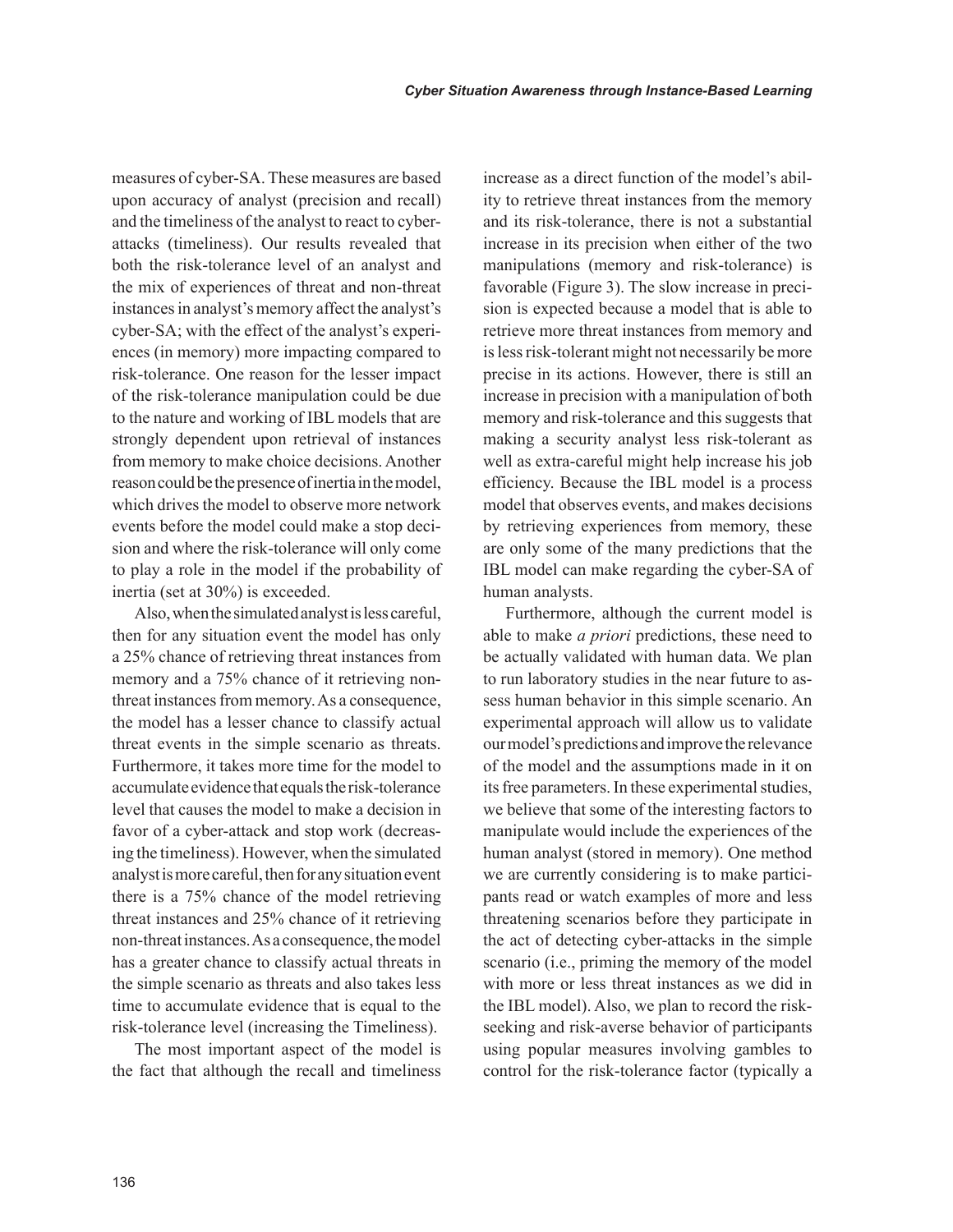risk-seeking person is more risk-tolerant compared to a risk-averse person). Also, once we calibrate the current predictions of the model with an empirical study data (that we plan to collect in the future), we can evaluate the efficacy of different similarity models. Thus, our next goal will be to validate the predictions from the IBL model.

#### **IMPLICATIONS FOR TRAINING AND DECISION SUPPORT OF SECURITY ANALYSTS**

If our model is able to represent the cyber-SA of human analysts accurately, this model would have significant potential to contribute towards the design of training and decision support tools for security analysts. Based upon our current predictions, it might be better to devise analyst training and decision support that primes them to have experienced more threat rather than non-threat network events. The analyst's cyber-SA is also impacted by how tolerant he/she is to cyber-attacks. Thus, companies recruiting security analysts for network monitoring operations could measure the risk-seeking/risk-aversion character of a potential analyst (by using different risk-orientation measures that use gambles). Doing so would help evaluate a humans fit for the security analyst's position. Furthermore, although risk-orientation is a characteristic of a person (like his personality) that comes about as a result of his day-to-day experience and education, but there might be training interventions that could make analysts conscious of their risk-orientation or alter their risk-orientation. Based upon our results, making analysts less risk-tolerant (or more risk-averse) would help in increasing their efficiency in their job. Finally, based upon our results, training security analysts about the similar and dissimilar features between threats and non-threats in different cyber-attacks will benefit making analyst more precise on their job.

#### **CONCLUSION**

Due to the growing threat to our cyber infrastructure and the heightened need to implement cybersecurity, it becomes important to evaluate the cyber situation awareness (cyber-SA) of security analysts in different cyber-attack scenarios. In this chapter, we suggest a memory-based account, based upon instance-based learning theory, of the decisions of a security analyst who is put in a popular cyber-attack scenario of an island-hopping attack. Our results indicate that the cyber-SA of an analyst is a function of his memory of threat and non-threat events, his risk-tolerance, and the similarity methods he uses to compare network events to prior experiences of events in his memory. Based upon our predictions, it might be helpful to devise analyst job training that makes analysts cautious about the possibility of cyber threats, less risk-tolerant, and that enable them to look for features in attributes of network events that communicate the indication of potential threats.

#### **ACKNOWLEDGMENT**

This research was a part of a Multidisciplinary University Research Initiative Award (MURI; # W911NF-09-1-0525) from Army Research Office for a research project on Cyber Situation Awareness. We would like to thank Dynamic Decision Making Laboratory for providing the computing support for this chapter. Furthermore, we would like to thank Young-Suk Ahn, Dynamic Decision Making Laboratory for helping with compiling some of the results reported in this chapter and providing helpful comments. Finally, we are grateful to Hau-yu Wong, Dynamic Decision Making Laboratory for providing her editorial comments on this chapter.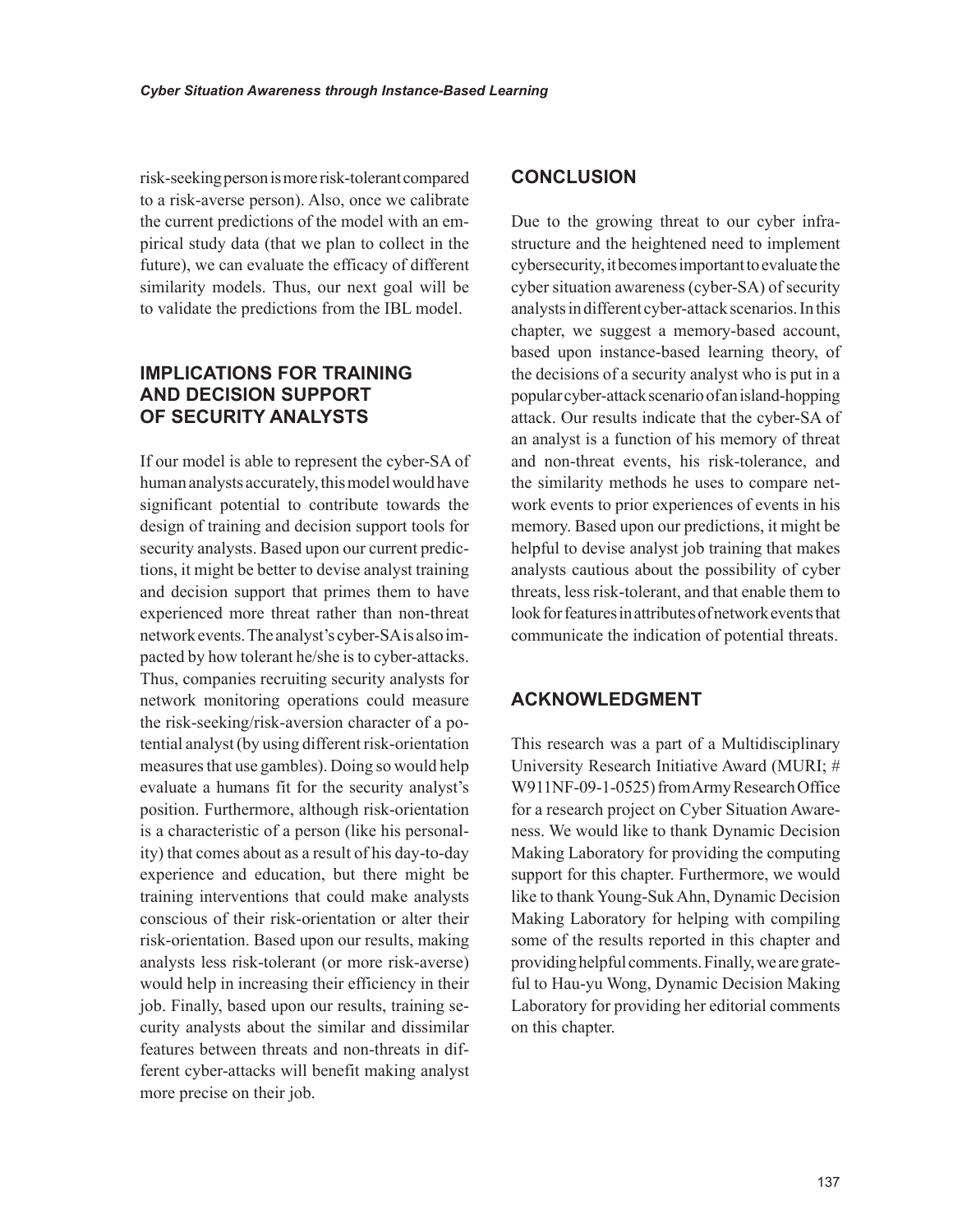#### **REFERENCES**

Anderson, J. R., & Lebiere, C. (1998). *The atomic components of thought*. Hillsdale, NJ: Lawrence Erlbaum Associates.

Anderson, J. R., & Lebiere, C. (2003). The Newell test for a theory of mind. *The Behavioral and Brain Sciences*, *26*(5), 587–639. doi:10.1017/ S0140525X0300013X

Dutt, V., Ahn, Y., & Gonzalez, C. (2011). *Cyber situation awareness: Modeling the security analyst in a cyber-attack scenario through instance-based learning*. Manuscript submitted for publication.

Dutt, V., Cassenti, D. N., & Gonzalez, C. (2010). Modeling a robotics operator manager in a tactical battlefield. In *Proceedings of the IEEE Conference on Cognitive Methods in Situation Awareness and Decision Support* (p. xx). Miami Beach, FL.

Dutt, V., & Gonzalez, C. (2011). Cyber situation awareness: Modeling the security analyst in a cyber attack scenario through instance-based learning. In *Proceedings of the 20th Behavior Representation in Modeling & Simulation (BRIMS) Conference*. Sundance, Utah, USA.

Endsley, M. R. (1995). Toward a theory of situation awareness in dynamic systems. *Human Factors Journal*, *37*(1), 32–64. doi:10.1518/001872095779049543

Fan, X., & Yen, J. (2007). R-CAST: Integrating team intelligence for human-centered teamwork. In

Gardner, H. (1987). *The mind's new science: A history of the cognitive revolution*. New York, NY: Basic Books.

Goldstone, R. L., Day, S., & Son, J. Y. (2010). Comparison. In B. Glatzeder, V. Goel, & A. von Müller (Eds.), *On thinking: Volume II, towards a theory of thinking* (pp. 103-122). Heidelberg, Germany: Springer Verlag.

Gonzalez, C., & Dutt, V. (2010). Instance-based learning: Integrating decisions from experience in sampling and repeated choice paradigms. *Psychological Review*, *118*(4).

Gonzalez, C., Dutt, V., & Lejarraja, T. (2011). *How did an IBL model become the runners-up in the market entry competition*? Manuscript in preparation.

Gonzalez, C., Lerch, J. F., & Lebiere, C. (2003). Instance-based learning in dynamic decision making. *Cognitive Science*, *27*(4), 591–635. doi:10.1207/s15516709cog2704\_2

Hertwig, R., Barron, G., Weber, E. U., & Erev, I. (2004). Decisions from experience and the effect of rare events in risky choice. *Psychological Science*, *15*(8), 534–539. doi:10.1111/j.0956- 7976.2004.00715.x

In *Proceedings of the2010IEEE/IFIP International Conference on Dependable Systems and Networks (DSN)* (pp. 211 - 220). Hong Kong, China: IEEE Press.

Jajodia, S., Liu, P., Swarup, V., & Wang, C. (2010). *Cyber situational awareness*. New York, NY: Springer.

Johnson-Laird, P. (2006). *How we reason*. London, UK: Oxford University Press.

Klein, G. A. (1989). Recognition-primed decisions. In Rouse, W. B. (Ed.), *Advances in manmachine system research* (*Vol. 5*, pp. 47–92). Greenwich, CT: JAI Press.

Lejarraga, T., Dutt, V., & Gonzalez, C. (in press). Instance-based learning: A general model of decisions from experience in repeated binary choice. *Journal of Behavioral Decision Making*.

Lute, J. H., & McConnell, B. (2011). *A civil perspective on cybersecurity*. Retrieved February 28, 2011, from http://www.wired.com/threatlevel/2011/02/dhs-op-ed/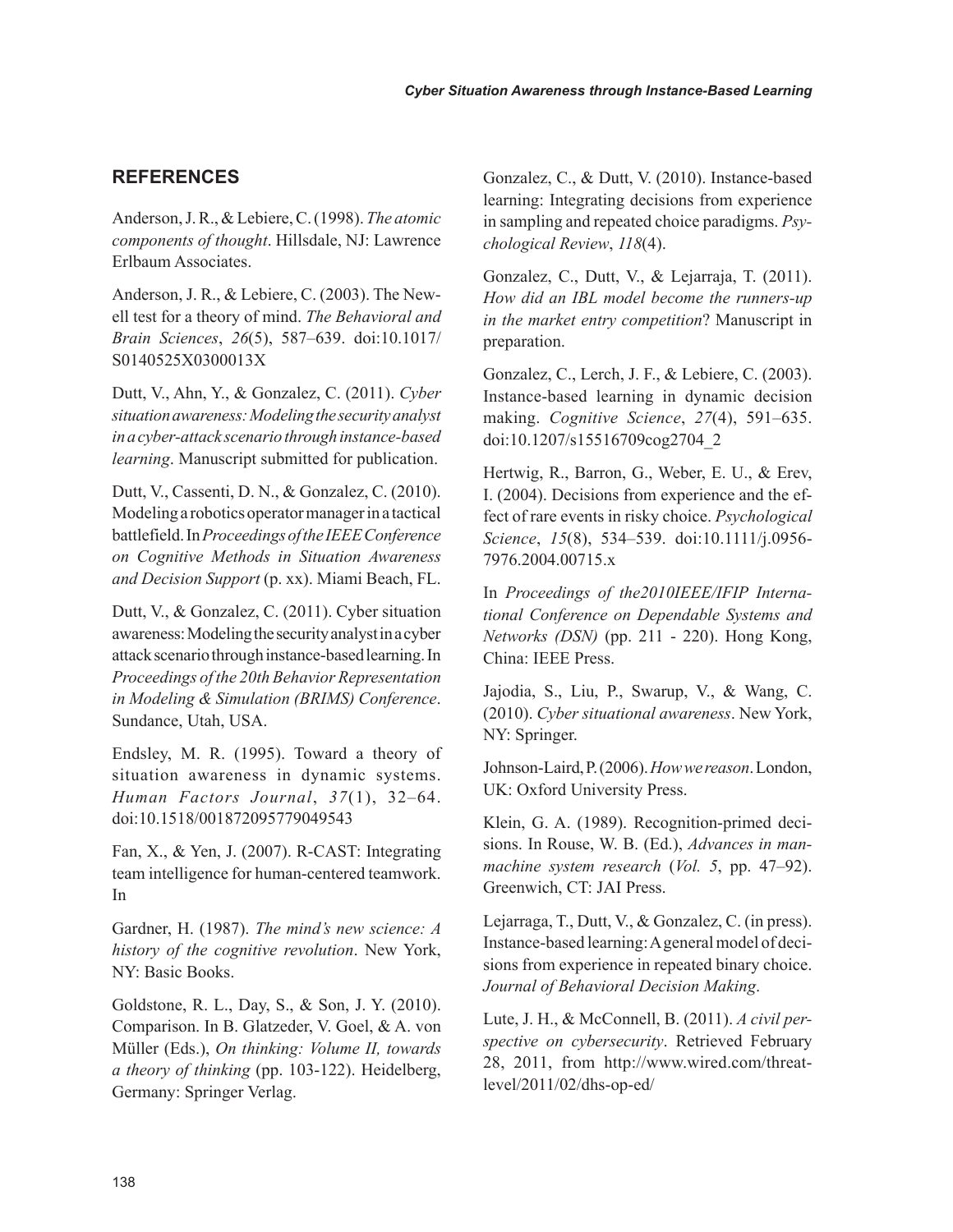McCumber, J. (2004). *Assessing and managing security risk in IT systems: A structured methodology*. Boca Raton, FL: Auerbach Publications. doi:10.1201/9780203490426

Ou, X., Boyer, W. F., & McQueen, M. A. (2006). A scalable approach to attack graph generation. In

*Proceedings of the 13th ACM Conference on Computer and Communications Security* (pp. 336–345). Alexandria, VA: ACM.

*Proceedings of Twenty-Second AAAI Conference on Artificial Intelligence* (pp. 1535 – 1541). Vancouver, British Columbia, Canada.

PSU. (2011). *Center for cyber-security, Information Privacy, and Trust*. Retrieved March 1, 2011, from http://cybersecurity.ist.psu.edu/research. php.

Salter, C., Saydjari, O., Schneier, B., & Wallner, J. (1998). Toward a secure system engineering methodology. In *Proceedings of New Security Paradigms Workshop* (pp. 2-10). Charlottesville, VA: ACM.

Shepard, R. N. (1962a). The analysis of proximities: multidimensional scaling with an unknown distance function: Part I. *Psychometrika*, *27*, 125–140. doi:10.1007/BF02289630

Shepard, R. N. (1962b). The analysis of proximities: Multidimensional scaling with an unknown distance function: Part II. *Psychometrika*, *27*, 219–246. doi:10.1007/BF02289621

Sideman, A. (2011). *Agencies must determine computer security teams in face of potential federal shutdown.* Retrieved March 1, 2011, from http:// fcw.com/articles/2011/02/23/agencies-mustdetermine-computer-security-teams-in-face-ofshutdown.aspx

Simon, H. A., & March, J. G. (1958). *Organizations*. New York, NY: Wiley.

Tadda, G., Salerno, J. J., Boulware, D., Hinman, M., & Gorton, S. (2006). Realizing situation awareness within a cyber environment. In *Proceedings of SPIE Vol. 6242* (pp. 624204). Orlando, FL: SPIE.

Tversky, A. (1977). Features of similarity. *Psychological Review*, *84*, 327–352. doi:10.1037/0033- 295X.84.4.327

Vosniadou, S., & Ortony, A. (1989). *Similarity and analogical reasoning*. New York, NY: Cambridge University Press. doi:10.1017/ CBO9780511529863

Xie, P., Li, J. H., Ou X., Liu, P., & Levy, R. (2010). Using Bayesian networks for cyber security analysis.

#### **ADDITIONAL READING**

Busemeyer, J. R., & Diederich, A. (2009). *Cognitive modeling*. New York, NY: Sage.

Endsley, M. R. (2004). Situation awareness: Progress and directions. In Banbury, S., & Tremblay, S. (Eds.), *A cognitive approach to situation awareness: Theory, measurement and application* (pp. 317–341). Aldershot, UK: Ashgate Publishing.

Endsley, M. R., & Garland, D. J. (Eds.). (2000). *Situation awareness analysis and measurement*. Mahwah, NJ: Lawrence Erlbaum Associates.

Gonzalez, C., & Dutt, V. (2010). Instance-based learning models of training. In *Proceedings of the 54th AnnualMeeting of the Human Factors and Ergonomics Society (pp. 2319-2323)*. San Francisco, CA: Human Factors and Ergonomics Society.

Li, J., Ou, X., & Rajagopalan, R. (2009). Uncertainty and risk management in cyber situational awareness. Retrieved February 28, 2011, from http://www.hpl.hp.com/techreports/2009/HPL-2009-174.html